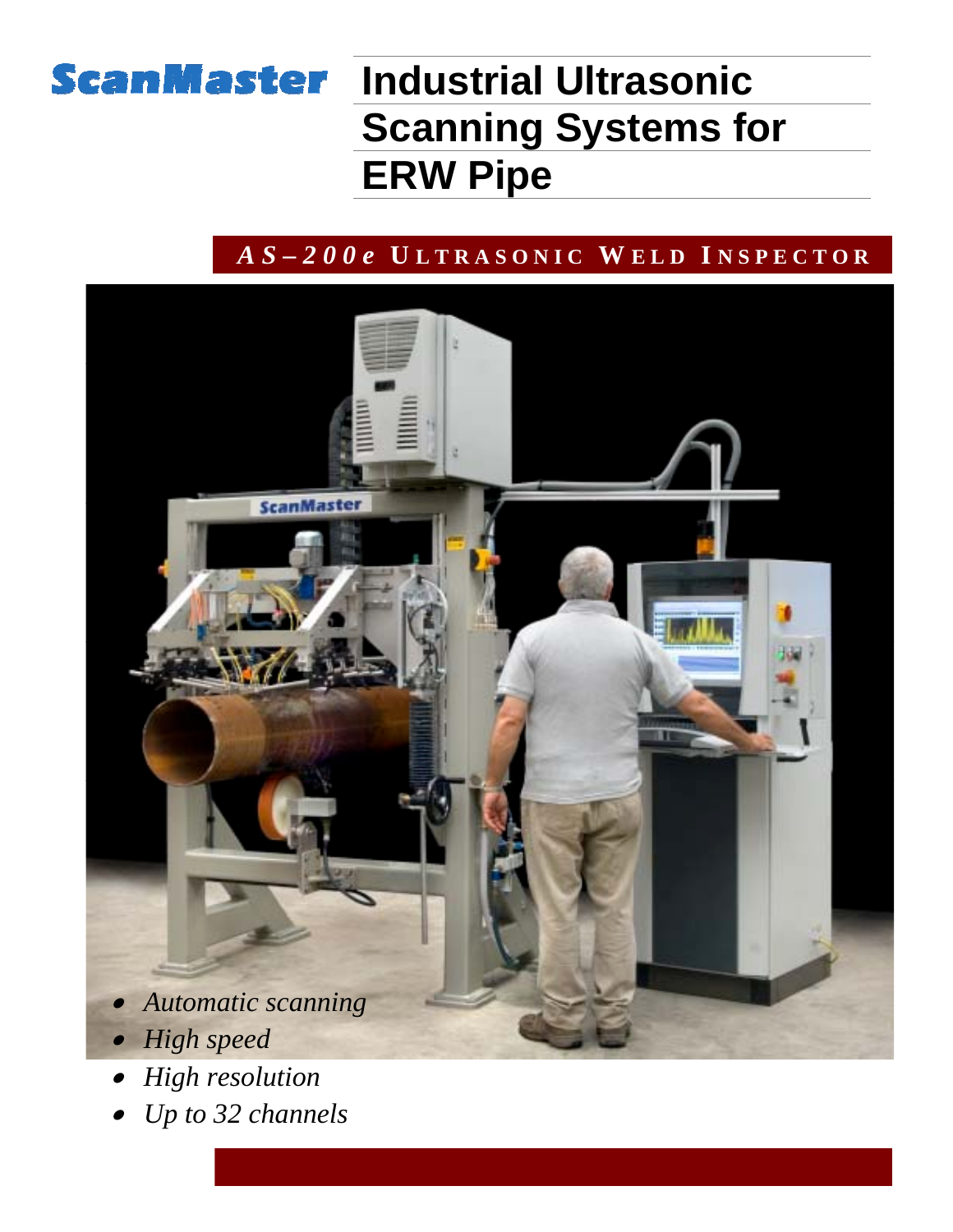## **PRODUCT DESCRIPTION**

| <b>Introducing the AS-200e</b><br>series | The AS-200e Series 'Weld Inspector' is intended for high-speed ultrasonic inspection of<br>longitudinal electrical resistance welded (ERW) pipe. Systems may either be installed on-line<br>directly after the welding head for quality control or offline for final evaluation of the product and<br>quality assurance.                                                                                                                                                                                                                                                                                           |
|------------------------------------------|--------------------------------------------------------------------------------------------------------------------------------------------------------------------------------------------------------------------------------------------------------------------------------------------------------------------------------------------------------------------------------------------------------------------------------------------------------------------------------------------------------------------------------------------------------------------------------------------------------------------|
| <b>Mechanics</b>                         | The mechanics may include a gantry or column supported multi-channel scan head with joint or<br>individual probe activation. A wide degree of freedom is left for the user to design the coverage<br>and inspection scheme. Known modes such as the "I", "K" and "X" transmission modes are<br>supported.                                                                                                                                                                                                                                                                                                          |
| Ultrasonic transducers                   | The RSA type probes, usually supplied with the system are available in a wide variety of beam<br>angles, such as 45°, 60°, 70°, as well as costumed angles, with 2-5 MHz frequency. Different<br>probes are used for the high temperature (online) and high resolution (offline) systems. For the<br>inspection of the HAZ after the weld immersion probes with a squirter water jet are used, while<br>for offline systems dual element contact probes to be preferred. Monitoring of the thickness of<br>the weld flash is also supported by specially manufactured, single-element longitudinal wave<br>probes. |
| Ultrasonic hardware and<br>software      | Inspection electronics comprise a <b>usc-100</b> ultrasonic computer, including up to 32 channels.<br>Each channel is programmed with one to four signal gates and one or two alarm thresholds per<br>gate. ScanMaster AS-200 production line software with the built-in AND/OR/NOR flaw<br>classification utility provides for on-line flaw detection and evaluation.                                                                                                                                                                                                                                             |
| <b>Output Interface</b>                  | A standard digital input-output of up to 8 channels is provided for the connection to external<br>device such as paint marking, alarms, part sorters etc. Outputs can be triggered according to<br>ultrasonic events, while inputs can receive signals from automation systems for activation of<br>scan sequences.                                                                                                                                                                                                                                                                                                |
| System set-up procedure                  | Ultrasonic and scan set-up files are each separately saved and are recallable by geometric<br>parameters at any time. All setups are saved on the hard- disk and can be backed up at any<br>time on sustainable media with literally no limitation to the number of saved setups.                                                                                                                                                                                                                                                                                                                                  |
| <b>Remote communication</b>              | A specially designed module interfaces the AS-200 application to the plants computer network,<br>receiving data of the product or batch to be scanned and allowing the batch to be scanned with<br>minimal operator intervention.                                                                                                                                                                                                                                                                                                                                                                                  |
| <b>Test Reports</b>                      | Reports are automatically generated, displayed and printed at the end of each scan. Reporting<br>can include graphical formats as well as alpha-numeric listing of the defects in each scanned<br>part, their geometrical data, type and locations. The general data, as received from the network<br>or fed by the operator is also displayed, with fields available for operator defined inputs.                                                                                                                                                                                                                 |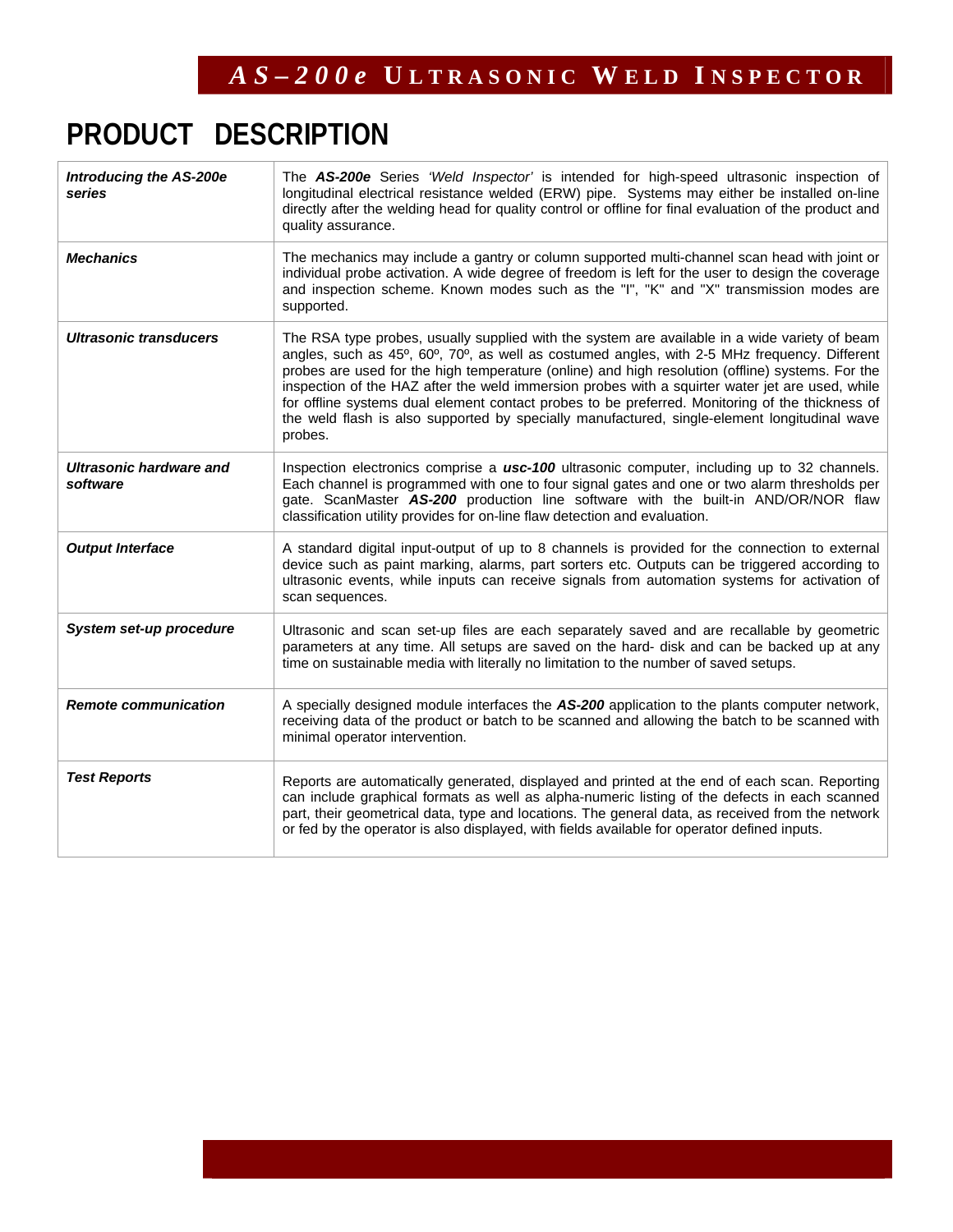## **SYSTEM PERFORMANCE**

| <b>Dimension range</b>                  | From 100mm (4"in) in diameter and from 3mm (0.12") in wall thickness.                                                                                                                                                             |
|-----------------------------------------|-----------------------------------------------------------------------------------------------------------------------------------------------------------------------------------------------------------------------------------|
| <b>Inspection technique</b>             | Contact-type fitted in holders, including hardened, replaceable wear shoes, longitudinal wave<br>inspection by immersion transducers with squirter jet couplant dispensing.                                                       |
| <b>Number of inspection</b><br>channels | Up to 32 channels as per inspection specification. One to four programmable signal gates per<br>channel, with one or two operator-selected threshold levels per gate.                                                             |
| <b>Transducers</b>                      | RSA type shear wave probes, 2, 2.25, 4 and 5MHz. Selection of 45 <sup>o</sup> , 60 <sup>o</sup> and 70 <sup>o</sup> angle of<br>propagation (in steel) for each channel. Elevated temperature (ET) option for on-line inspection. |
| <b>Inspection coverage</b>              | 100% of weld volume, dependent on number of probes and inspection frequency for each wall<br>thickness and pipe diameter.                                                                                                         |
| <b>Inspection resolution</b>            | 1mm (0.04") along weld line.                                                                                                                                                                                                      |
| <b>Flaw detection</b>                   | Flaw detection to API Spec. 5L and 5CT, or as otherwise specified by the customer.                                                                                                                                                |
| Inspection (feed) rates                 | Linear surface speeds up to 1000mm/sec (40in/sec), dependent on external conveyor.                                                                                                                                                |